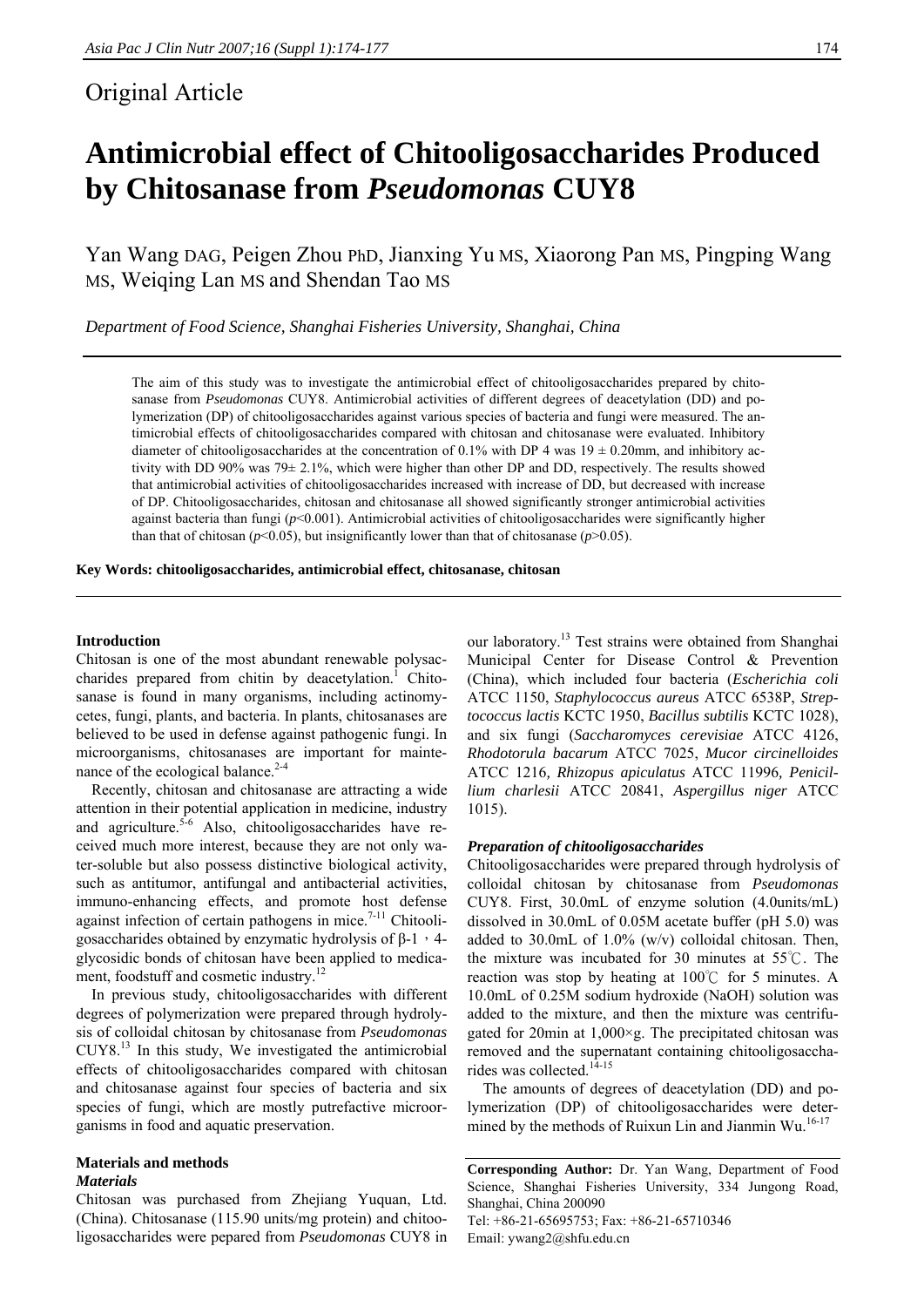### *Assays for antimicrobial activity*

Antimicrobial activities of chitooligosaccharides, chitosan and chitosanase were examined as follows. The medium (nutrient agar medium for bacteria and potato agar medium for fungi) was distributed in aliquots of 20 mL, and autoclaved at 120℃ for 20 min, then cooled to 45℃ before the addition of each test strains  $(10^5 \text{CFU/mL})$ . Target cells were seeded into the molten medium and then poured into petri dishes. A stainless steel punch was used to make wells (5 mm in diameter) on the solidified agar. Sterile solutions of chitosan, chitooligosaccharides, and chitosanase at the same concentration of 0.1% were added to the wells, respectively. Acetate buffer (pH 6.0) was used as a control. The agar plates were incubated at 37℃ for 24h for bacteria and 30℃ for 72h for fungi, respectively. Inhibitory activity was indicated by a clear zone surrounding the well, and three independent assays were performed in duplicate. The diameters of clear inhibition zones delimited were measured in millimeters.<sup>18</sup>

The assays of bactericidal or fungicidal activity were carried out by colony count on incubated agar plates. To a flask was added, 1.0mL of test strain  $(10^5 \text{CFU})$ , 1.0mL of the sterile sample solution (1.0 mL of acetate buffer for control) and 3.0mL of 0.05M acetate buffer (pH 6.0). This reaction flask was incubated with shaking, at 37℃ for 1h for test bacteria and 30℃ for 3h for test fungi, respectively. 1.0mL of the reaction mixture was added to the agar medium on the petri dish, and then incubated, at 37℃ for 24h for test bacteria and 30℃ for 72h for test fungi, respectively. After incubation, the colonies were counted to indicate bactericidal or fungicidal activity which was calculated by the following equation: Inhibitory (bactericidal or fungicidal) activity  $(\%) = \{ (C - \%)$  $T/C$  × 100, where C is the numbers of colonies counted as the control and T is the numbers of colonies obtained from each tested sample.

Minimum inhibitory concentration (MIC) was tested by two-fold serial broth dilution as follows. Bacteria culture  $(10^5 \text{ CFU/mL})$  containing 1.0 mL of test sample solution grown in 5.0 mL tryptic soy broth medium was incubated at 37℃ for 18h. Fungi culture containing the same sample grown in 5.0 mL nutrient broth was incubated at 30℃ for

72h. Experiments were conducted for three independent assays in triplicate. MIC was defined as the lowest concentration of the tested sample at which the cell growth was not visible with microscopy.

### *Statistical analysis*

The data analyses were performed using a SPSS software program. The values were reported as mean  $\pm$  SD in all the results. P values were two tailed and  $P \leq 0.05$  was considered as significant.

#### *Results*

Table 1 shows the minimum inhibitory concentrations of chitooligosaccharides against bacteria and fungi. The MICs of chitooligosaccharides against bacteria and fungi were less than 0.12% and 0.15%, respectively. The MIC values of chitooligosaccharides in bacteria groups were 0.12%, except for the case of *E. coli* (0.08%). In fungi groups, the MIC values ranged from 0.13% to 0.15%.

Table 2 shows the mean  $\pm$  standard deviation for inhibitory diameters of different degrees of polymerization (DP) of chitooligosaccharides against bacteria and fungi. The results showed that inhibitory diameters decreased with means values of 25mm, 25mm, 24mm, 23mm, 17mm and 16mm in bacteria groups and 13mm, 13mm, 13mm, 12mm, 8mm and 6mm in fungi groups with different DP of 4, 5, 6, 7, 8 and 9.

**Table 1.** Minimum inhibitory concentrations of chitooligosaccharides

| Groups   | Test strains         | MIC(%)          |
|----------|----------------------|-----------------|
| Bacteria | E. coli              | $0.08 \pm 0.00$ |
|          | S. aureus            | $0.12 \pm 0.01$ |
|          | S. lactis            | $0.12 \pm 0.00$ |
|          | <b>B</b> subtilis    | $0.12 \pm 0.01$ |
| Fungi    | Rhodotorula bacarum  | $0.13 \pm 0.01$ |
|          | Sac. cerevisiae      | $0.13 \pm 0.00$ |
|          | Mucor circinelloides | $0.15 \pm 0.00$ |
|          | Rhizopus apiculatus  | $0.15 \pm 0.00$ |
|          | P. charlesii         | $0.14 \pm 0.01$ |
|          | A. niger             | $0.15 \pm 0.01$ |

**Table 2.** Antimicrobial effects of different degrees of polymerization of chitooligosaccharides against bacteria and fungi<sup>a</sup>

|                        | Inhibitory diameters (mm) |              |              |              |              |              |              |  |
|------------------------|---------------------------|--------------|--------------|--------------|--------------|--------------|--------------|--|
| Test strains<br>Groups |                           |              | <b>DP</b>    |              |              |              |              |  |
|                        |                           | 4            | 5            | 6            | 7            | 8            | 9            |  |
| Bacteria               | E. coli                   | $26 \pm 0.1$ | $26 \pm 0.1$ | $26 \pm 1.1$ | $25 \pm 0.1$ | $18 \pm 1.2$ | $16 \pm 1.1$ |  |
|                        | S. aureus                 | $26\pm0.1$   | $26 \pm 1.2$ | $25 \pm 0.0$ | $25 \pm 0.0$ | $19 \pm 0.1$ | $16\pm0.0$   |  |
|                        | S. lactis                 | $24\pm0.1$   | $24 \pm 1.1$ | $23\pm0.2$   | $21 \pm 0.0$ | $16\pm1.3$   | $15 \pm 1.0$ |  |
|                        | <b>B.</b> subtilis        | $23\pm0.0$   | $23\pm0.2$   | $22\pm0.0$   | $22\pm0.1$   | $16 \pm 1.1$ | $15 \pm 1.0$ |  |
| Fungi                  | Rhodotorula bacarum       | $14\pm2.0$   | $14\pm1.2$   | $14\pm0.0$   | $13\pm0.1$   | $12\pm0.0$   | $7 + 1.0$    |  |
|                        | Sac. cerevisiae           | $14\pm1.0$   | $14\pm1.1$   | $14\pm1.0$   | $13\pm0.1$   | $11\pm0.1$   | $9 \pm 1.1$  |  |
|                        | Mucor circinelloides      | $13\pm0.1$   | $13 \pm 1.1$ | $13\pm1.0$   | $11 \pm 1.1$ | $6 \pm 0.2$  | $5 \pm 1.0$  |  |
|                        | Rhizopus apiculatus       | $13\pm0.2$   | $13\pm1.0$   | $12\pm1.1$   | $12\pm0.1$   | $7 \pm 0.0$  | $6 \pm 1.0$  |  |
|                        | P. charlesii              | $12\pm1.1$   | $12\pm0.1$   | $12\pm1.0$   | $11\pm0.0$   | $7 + 1.0$    | $6 \pm 1.0$  |  |
|                        | A. niger                  | $12\pm1.0$   | $11 \pm 1.1$ | $11\pm0.0$   | $10\pm0.2$   | $6 \pm 1.2$  | $5 \pm 1.1$  |  |

<sup>a</sup> Different degrees of polymerization of chitooligosaccharides were obtained by enzymatic hydrolysis with chitosanase from *Pseudomonas* CUY8.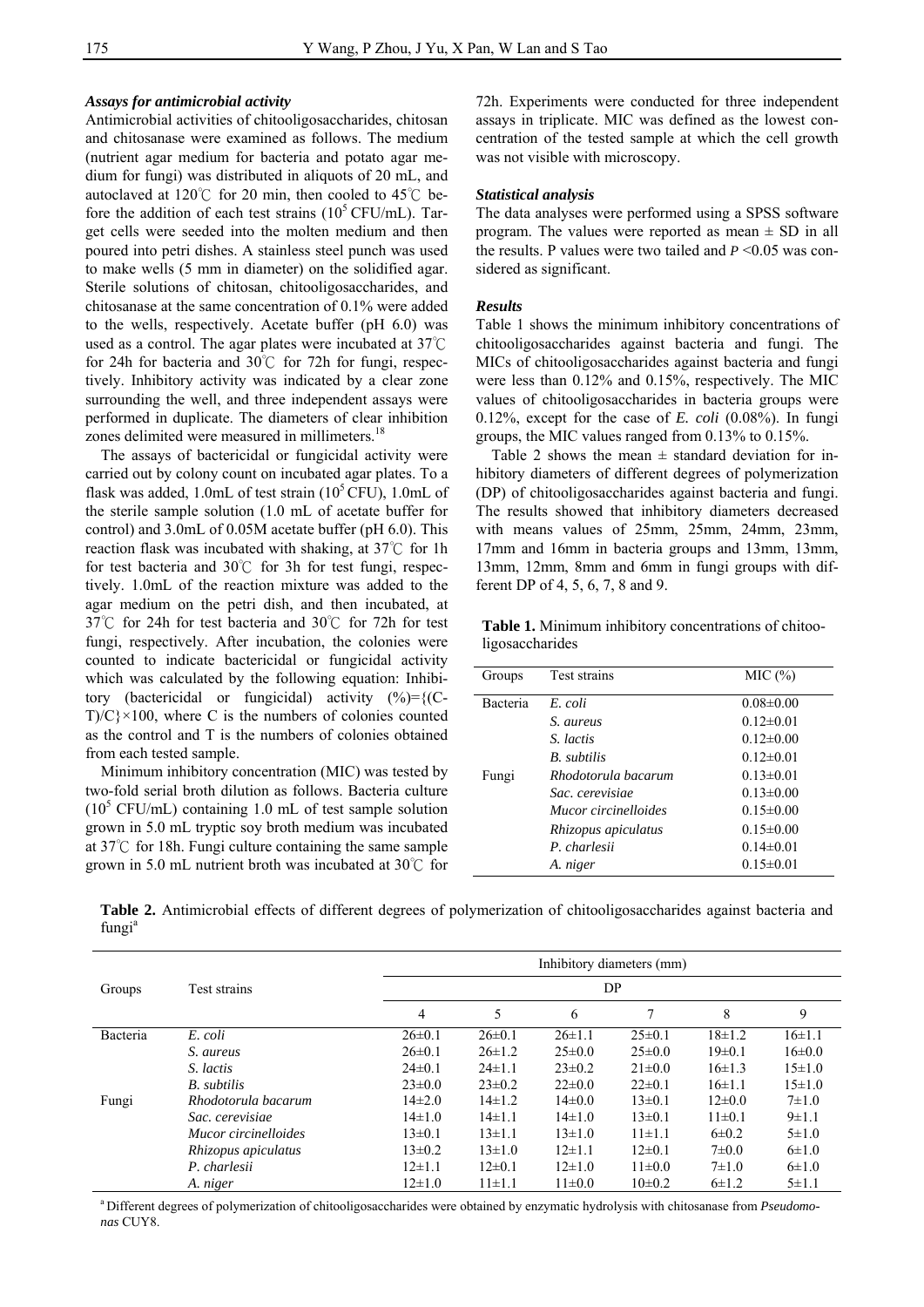

**Figure 1.** Antimicrobial effects of different degrees of deacetylation of chitooligosaccharides against bacteria and fungi

Figure 1 shows the inhibitory activity of different degrees of deacetylation (DD) of chitooligosaccharides against bacteria and fungi. Inhibitory activity increased with means values of 40%, 50%, 78%, 97% and 100% in bacteria groups and 10%, 18%, 36%, 42%, and 58% in fungi groups with different DD of 50%, 60%, 70%, 80%, and 90%.

Different inhibitory diameters of chitosan, chitooligosaccharides and chitosanase at the same concentration of 0.1% are shown in Figure 2. Inhibitory diameters of chitosan, chitooligosaccharides(DD value = 90%, DP value  $=$  4) and chitosanase were  $21 \pm 1.00$  mm,  $26 \pm 1.80$  mm, and  $26.5\pm1.70$ mm in bacteria groups and  $9.2\pm0.80$ ,  $11.8\pm1.60$ mm and  $12.8\pm1.20$ mm in fungi groups, respectively.

## **Discussion**

Our results showed that antimicrobial effects of chitooligosaccharides against bacteria were higher than fungi. MIC of chitooligosaccharides against bacteria was significantly lower than fungi, with levels of  $0.11 \pm 0.02\%$ and 0.14±0.01% (*p*<0.05).

The antimicrobial effects of chitooligosaccharides had been shown to be greatly dependent on their degrees of polymerization. Among the different DPs, chitooligosaccharides of DP 4 had the strongest antimicrobial effect, which inhibitory diameter was higher than other DPs significantly ( $p$ <0.05), except DP 5 ( $p$ >0.05). From the results, degree of deacetylation of chitooligosaccharides is an important factor governing the inhibition of bacteria and fungi. For effective inhibition, DD values should be higher than or around 80%, with inhibitory activity against bacteria exceeding 97%. Inhibitory activity of chitooligosaccharides of DD 90% was significantly higher than other DD values  $(p<0.05)$ . In addition, chitooligosaccharides with different degrees of deacetylation and polymerization showed excellent antimicrobial activities for all the bacteria examined, but they generally showed slight suppression for the growth of the examined fungi. Inhibitory activities of chitooligosaccharides with different DDs and DPs against bacteria were significantly higher than fungi ( $p$ <0.05).

The data indicated that antimicrobial effect of chitooligosaccharides increased with increase of DD, but decreased with increase of DP. Chitooligosaccharides with



**Figure 2.** Antimicrobial activities of chitooligosaccharides by chitosanase from *Pseudomonas* sp. compared with chitosan and chitosanase. Results are given as the means of three trials in triplicate.

low degrees of polymerization, as small molecules, are very easy to penetrate through the cell membrane of microorganisms, interact with DNA in cytoplasm and karyon, lead to DNA replication mistake and result in suppression of the growth of microorganisms<sup>19</sup>. Antimicrobial activity of chitooligosaccharides increased with increase of DD, because chitooligosaccharides with high DD possess a lot of free amines. The free amines interact with the negatively charged residues at cell membrane. The reaction is to adsorb, congregate and precipitate the cells, subsequently result in death of cells.<sup>19</sup>

Chitooligosaccharides, chitosan and chitosanase all showed significantly stronger antimicrobial activities against bacteria than fungi (*p*<0.001). Inhibitory diameters of chitooligosaccharides were significantly higher than that of chitosan  $(p<0.05)$ , but insignificantly lower than that of chitosanase  $(p>0.05)$ . Chitosan is a kind of high molecular polymer, with positive charge which interact with the negatively charged residues of macromolecules at the surface of microorganisms, and inhibit the growth of microorganisms. However, chitosan, as a higher molecule, possesses lower water solubility which result in decrease of inhibitory activity. In addition, with respect to antimicrobial activity, chitosanase is superior to chitosan because chitosanase can hydrolyze chitosan in cell wall of microorganisms and inhibit the growth of